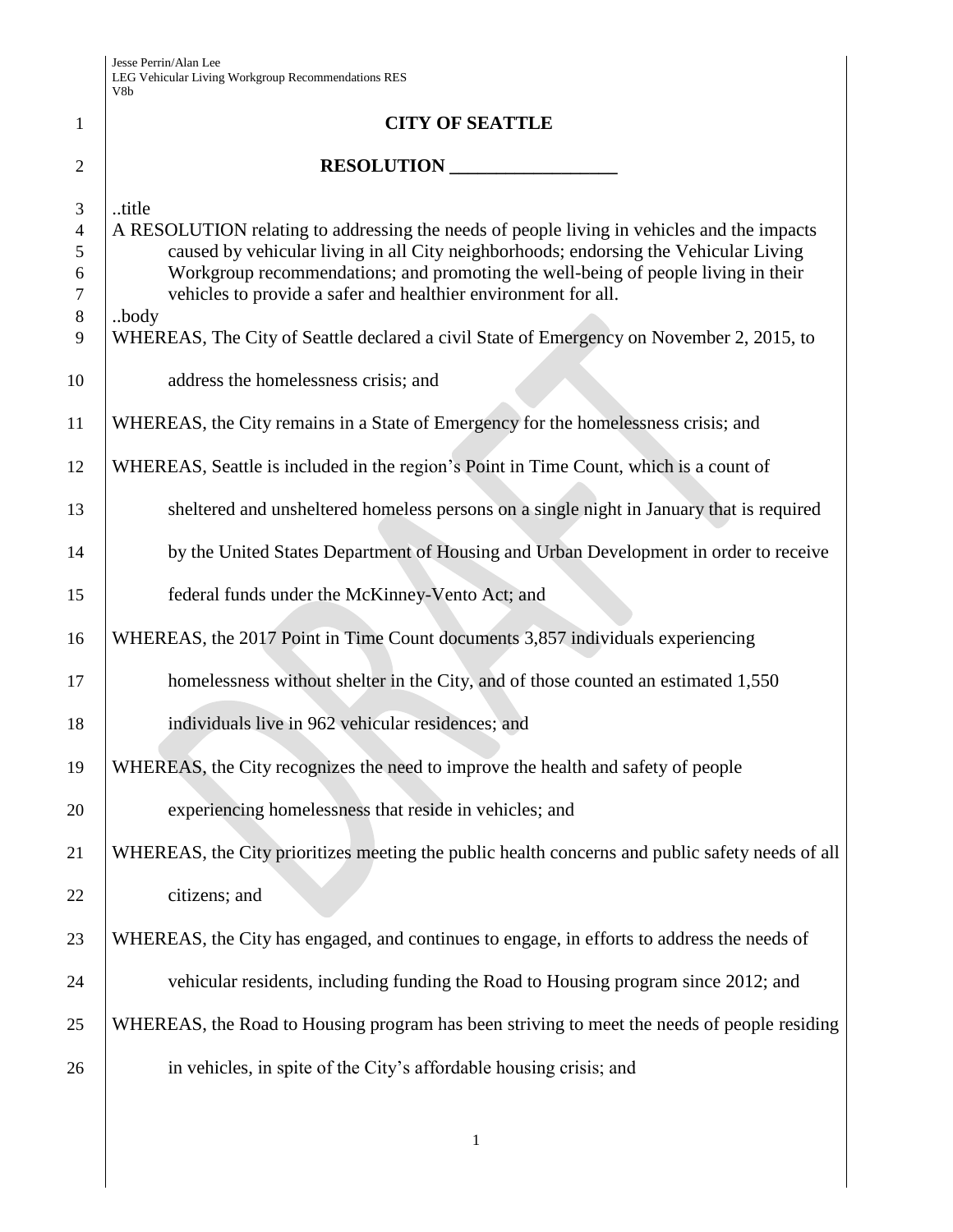| $\mathbf{1}$   | WHEREAS, the Scofflaw Mitigation Team managed by the Interfaith Task Force on                |
|----------------|----------------------------------------------------------------------------------------------|
| $\overline{2}$ | Homelessness and the Ballard Community Taskforce on Homelessness and Hunger, and             |
| 3              | provides assistance to people living in their vehicles without the support from City         |
| $\overline{4}$ | funding; and                                                                                 |
| 5              | WHEREAS, the City implemented a Safe Lot parking program for people living in their vehicles |
| 6              | in January 2016, but ended the program due to unexpectedly high costs; and                   |
| $\tau$         | WHEREAS, the Mayor's Bridging the Gap to Pathways Home plan addresses the immediate          |
| 8              | needs of people who are living unsheltered in our community through deepened outreach        |
| 9              | efforts, enhanced shelter, and a new outreach model; and                                     |
| 10             | WHEREAS, the Navigation Team, comprised of officers of the Seattle Police Department (SPD)   |
| 11             | and outreach workers contracted through the Human Services Department (HSD), since           |
| 12             | February 2017, provides direct outreach and referral to unsheltered homeless; and            |
| 13             | WHEREAS, the City acknowledges that a response is critically important in addressing the     |
| 14             | needs of all people experiencing homelessness including those residing inside vehicles;      |
| 15             | and                                                                                          |
| 16             | WHEREAS, Councilmember Mike O'Brien convened the Vehicular Living Workgroup in               |
| 17             | February 2017 to recommend policy strategies to address the needs of people living in        |
| 18             | their vehicles; and                                                                          |
| 19             | WHEREAS, on April 27, 2017, the Vehicular Living Workgroup presented nine                    |
| 20             | recommendations to improve the health and safety of people residing in vehicles and all      |
| 21             | residents of Seattle; NOW, THEREFORE,                                                        |
| 22             | BE IT RESOLVED BY THE CITY COUNCIL OF THE CITY OF SEATTLE, THE                               |
| 23             | <b>MAYOR CONCURRING, THAT:</b>                                                               |
|                |                                                                                              |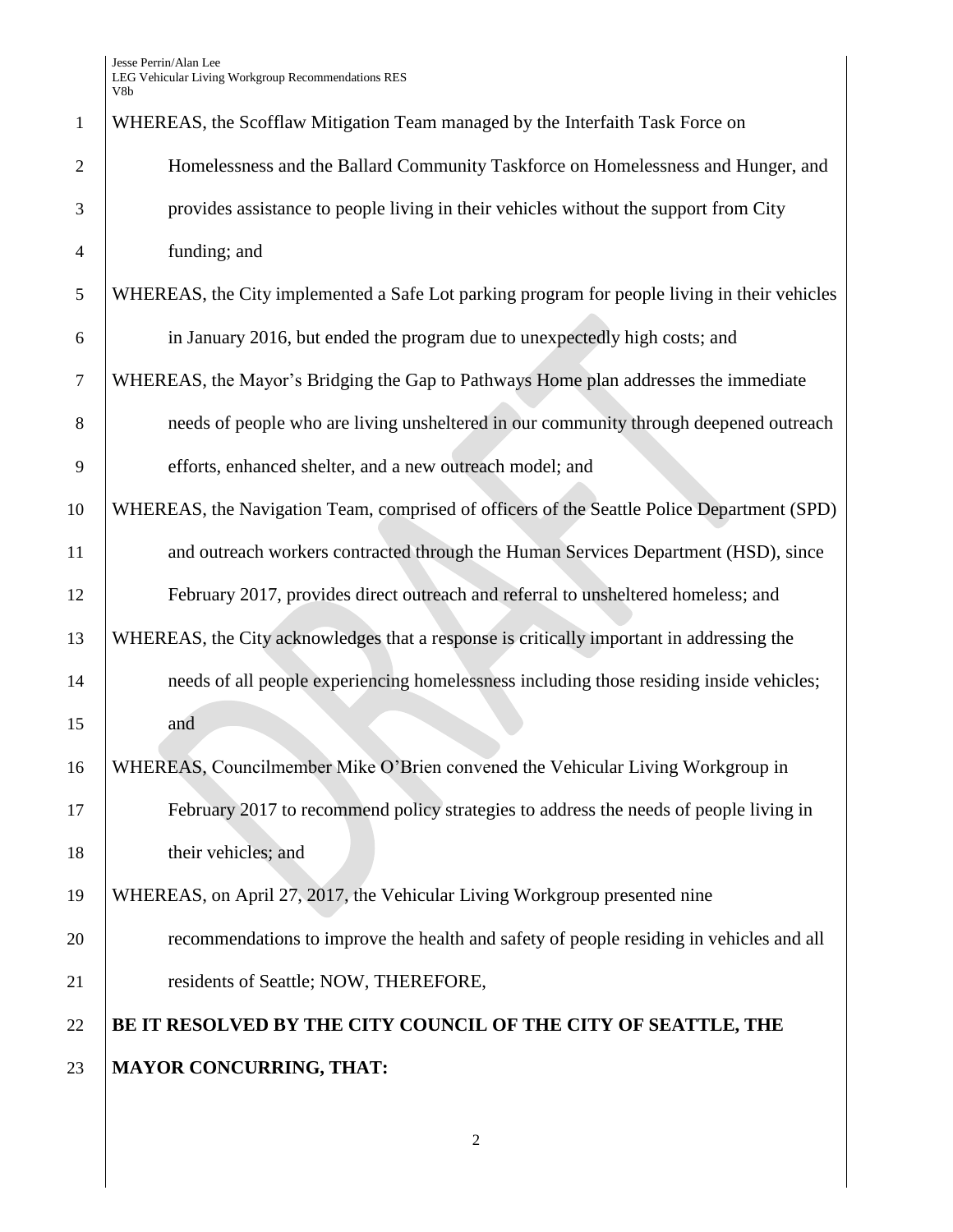| $\mathbf{1}$   | Section 1. The City recognizes that all recommendations of the Vehicular Living              |
|----------------|----------------------------------------------------------------------------------------------|
| $\overline{2}$ | Workgroup, attached to this resolution as Attachment A, provide a valuable policy framework  |
| 3              | that includes:                                                                               |
| $\overline{4}$ | 1. A community needs assessment;                                                             |
| 5              | 2. A data tool to track vehicular residency;                                                 |
| 6              | 3. A process to determine vehicular residency;                                               |
| 7              | 4. Support for the Scofflaw Mitigation Team, organized by the Interfaith Task Force on       |
| 8              | Homelessness and the Ballard Task Force on Homelessness and Hunger, and similar fee          |
| 9              | mitigation services for people living in their vehicles;                                     |
| 10             | 5. Expansion of outreach and supportive services specific to people living in their          |
| 11             | vehicles;                                                                                    |
| 12             | 6. Increase in healthcare services tailored to the needs of people living in their vehicles; |
| 13             | 7. A robust safe parking program;                                                            |
| 14             | 8. Development of recreational vehicle campground sites; and                                 |
| 15             | 9. Establishment of an auto-maintenance skills training program to benefit people living     |
| 16             | in their vehicles.                                                                           |
| 17             | Section 2. The City will work towards the advancement of the prioritized                     |
| 18             | recommendations by taking the following actions:                                             |
| 19             | Design and implement a community needs assessment focused on vehicular                       |
| 20             | residences to develop a profile and description of people living in their vehicles as        |
| 21             | well as define their current service needs.                                                  |
| 22             | Formalize diversion mechanisms for vehicular residents from regulatory parking               |
| 23             | enforcement actions to preserve the public peace, health, safety, and welfare by:            |
|                |                                                                                              |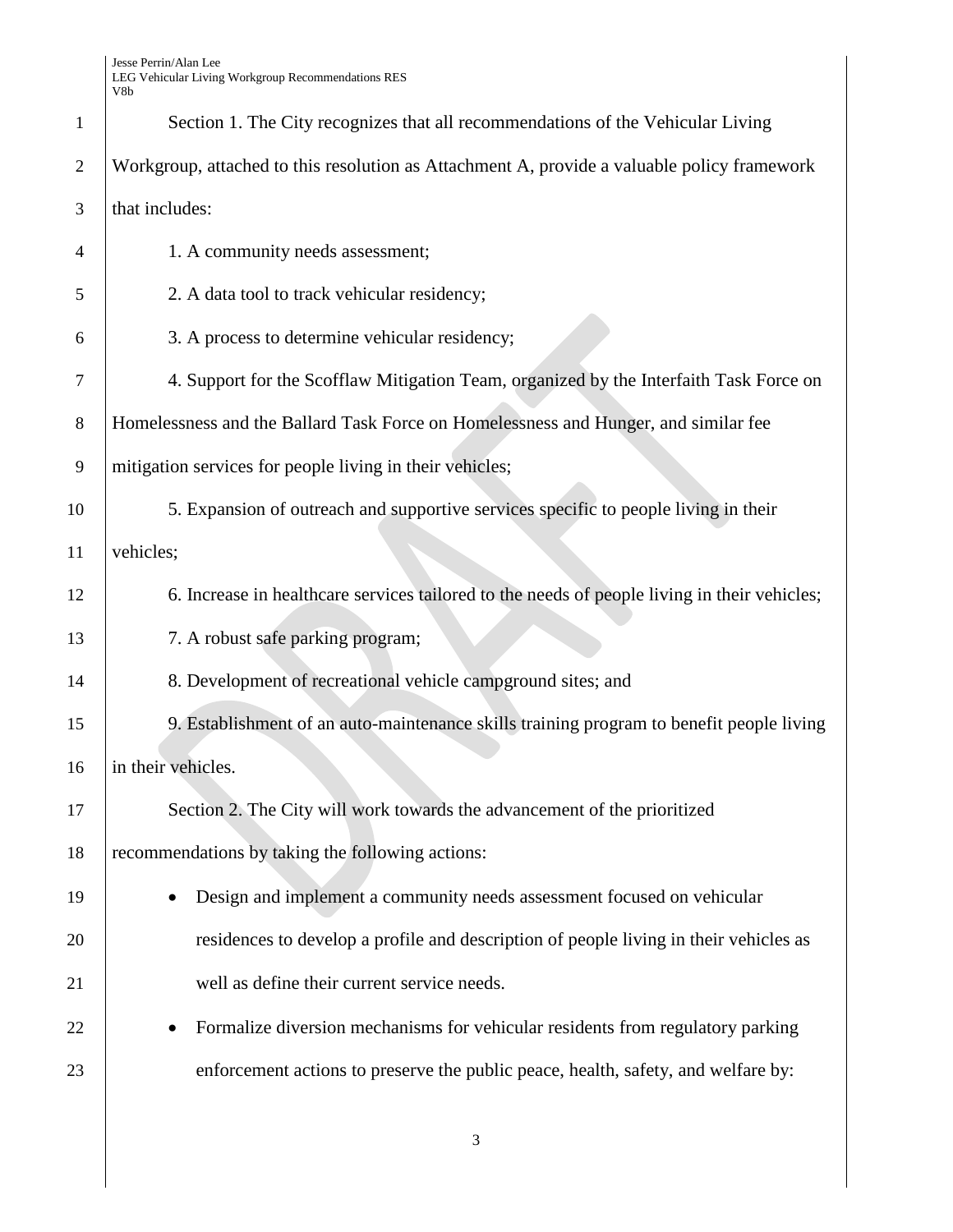| $\mathbf{1}$   | Supporting mitigation efforts exemplified by programs such as the Scofflaw<br>$\circ$ |
|----------------|---------------------------------------------------------------------------------------|
| $\overline{2}$ | Mitigation Team;                                                                      |
| 3              | Creating a "vehicular residence" designation with appropriate alternative<br>$\circ$  |
| $\overline{4}$ | paths to specific parking enforcement actions and that facilitates efficient          |
| 5              | referral to the City's homelessness services; and                                     |
| 6              | Tracking such vehicular residences to ensure mitigation of legal financial<br>$\circ$ |
| 7              | obligations and identifying the scope of needs for people living in their             |
| 8              | vehicles.                                                                             |
| 9              | Expand outreach and case management services to increase social support,              |
| 10             | connections to services, and pathways to permanent housing for people living in their |
| 11             | vehicles by providing HSD appropriations to contract four outreach workers and eight  |
| 12             | case managers; and provide strategic coordination for these new staff to provide for  |
| 13             | the comprehensive needs of people living in their vehicles.                           |
| 14             | Create a robust safe parking program with capacity ranging from 200 to 500 vehicles   |
| 15             | and their users by securing 30 to 50 parking locations throughout the City. The City  |
| 16             | will use in-house real estate expertise to partner with non-profit organizations,     |
| 17             | businesses, and faith-based organizations to obtain and maintain parking spaces.      |
| 18             | Programming will include a social service manager to coordinate outreach, case        |
| 19             | management, and all other services for all parking sites including daily and nightly  |
| 20             | security checks to ensure safety and security for sites and broader communities. Site |
| 21             | amenities will include restroom facilities, electricity, and garbage service plus     |
| 22             | periodic access to shower and laundry facilities.                                     |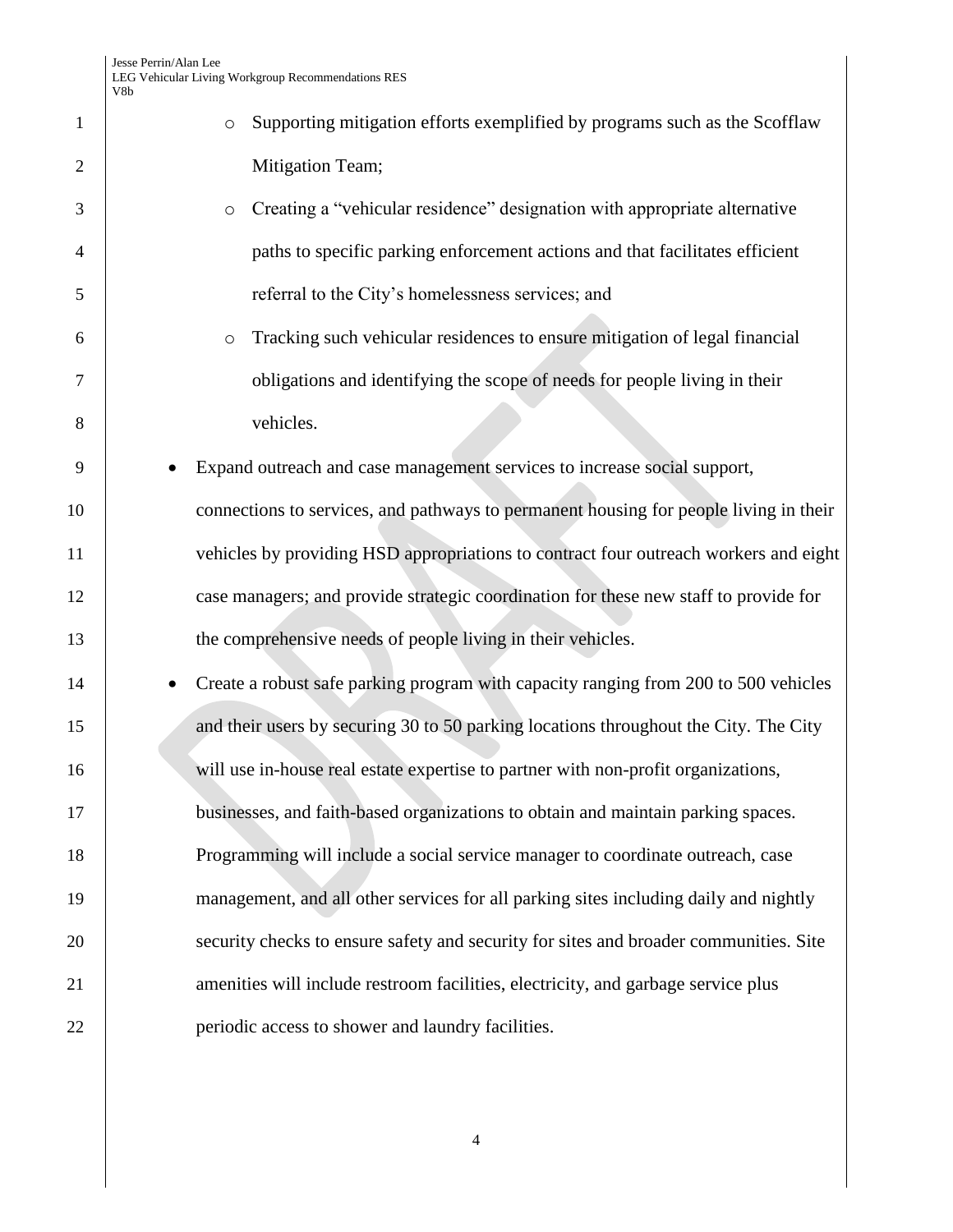Jesse Perrin/Alan Lee LEG Vehicular Living Workgroup Recommendations RES V8b

|                | νου                                                                                             |
|----------------|-------------------------------------------------------------------------------------------------|
| $\mathbf{1}$   | Establish a second Navigation Team, consisting of at least nine patrol officers,                |
| $\overline{2}$ | devoted to people living in their vehicles and community public safety concerns, by             |
| 3              | prioritizing existing staffing capacity resulting from the Executive's plan to hire 200         |
| 4              | new police officers.                                                                            |
| 5              | Section 3. The City will support the remaining recommendations by conducting further            |
| 6              | analysis including but not limited to:                                                          |
| $\overline{7}$ | Identifying Land Use Code barriers to, and opportunities for, potential development             |
| 8              | of recreational vehicle (RV) parks that can provide temporary and permanent parking.            |
| 9              | Examining efficient use of City resources and best practices for increasing healthcare          |
| 10             | access to people living in vehicles including analyzing the City's funding support and          |
| 11             | outcomes for the King County Mobile Medical program.                                            |
| 12             | Exploring the probable outcomes of an auto-maintenance skills training program                  |
| 13             | expressly for people living in their vehicles and organizational capacity for program           |
| 14             | development.                                                                                    |
| 15             | Section 4. The City Council requests that a workplan encompassing the recommendations           |
| 16             | listed in Section 2 of this resolution be provided by March 1, 2018, which can be completed by  |
| 17             | relevant City departments including but not limited to the HSD, SPD, City Attorney's Office     |
| 18             | Precinct Liaisons, and the Finance and Administrative Services Department (FAS). The City       |
| 19             | Council requests that the Executive provide regular updates of the workplan's progress.         |
| 20             | Section 5. The City Council requests that FAS submit a report by November 1, 2017,              |
| 21             | detailing 30 to 50 appropriate sites for the safe parking program that meet capacity for 200 to |
| 22             | 500 vehicles, including vacant City property and City-owned and City-leased parking lots.       |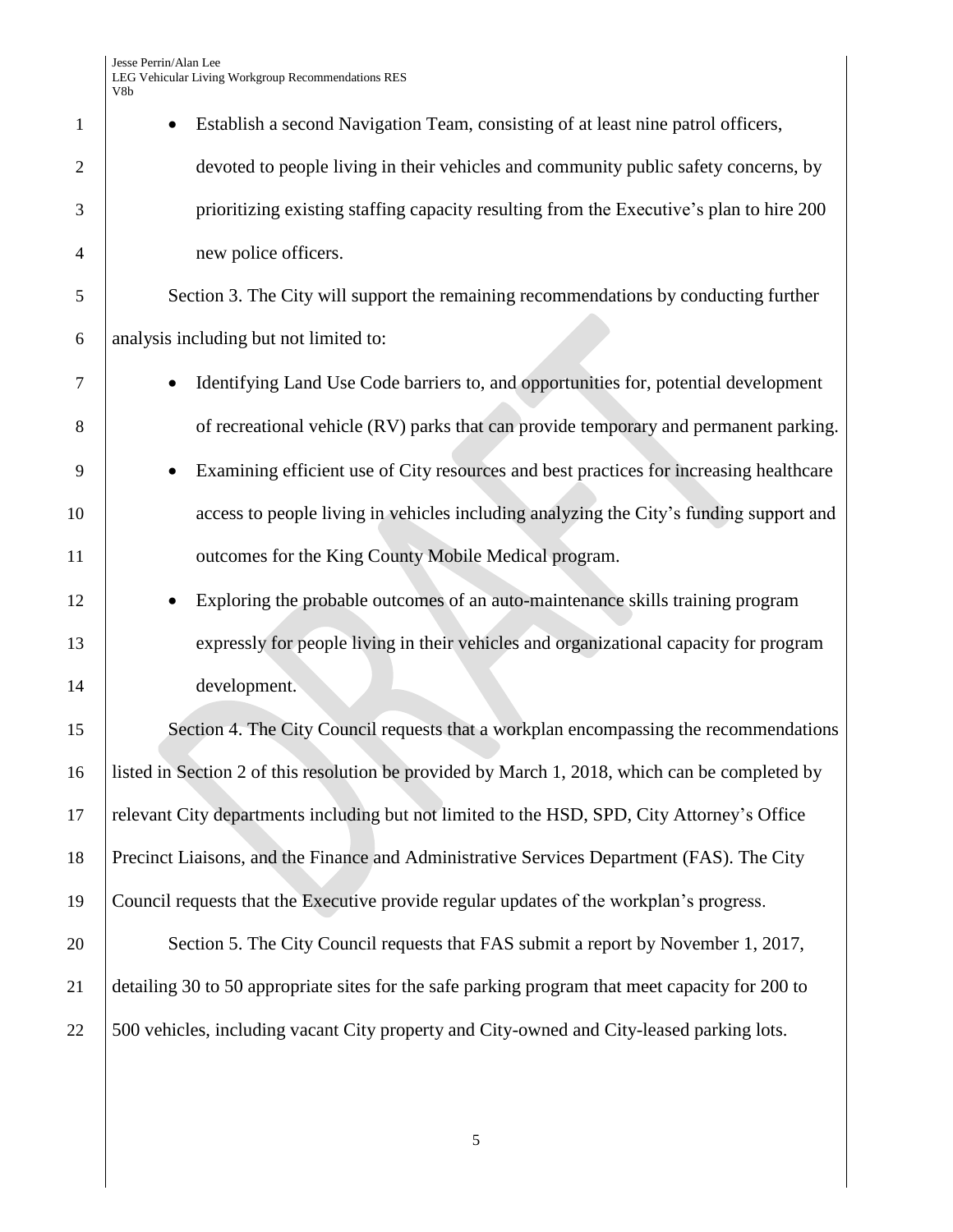Jesse Perrin/Alan Lee LEG Vehicular Living Workgroup Recommendations RES V8b

1 Section 6. The City Council requests that the Office of Planning and Community Development develop a report by January 1, 2018, which outlines a detailed analysis of Land Use Code barriers and opportunities for developing an RV park and an appropriate timeline and strategies for such development.

5 Section 7. The City Council, in its budget deliberations for the 2018 budget, will work 6 towards providing appropriations for the recommendations outlined in this resolution.